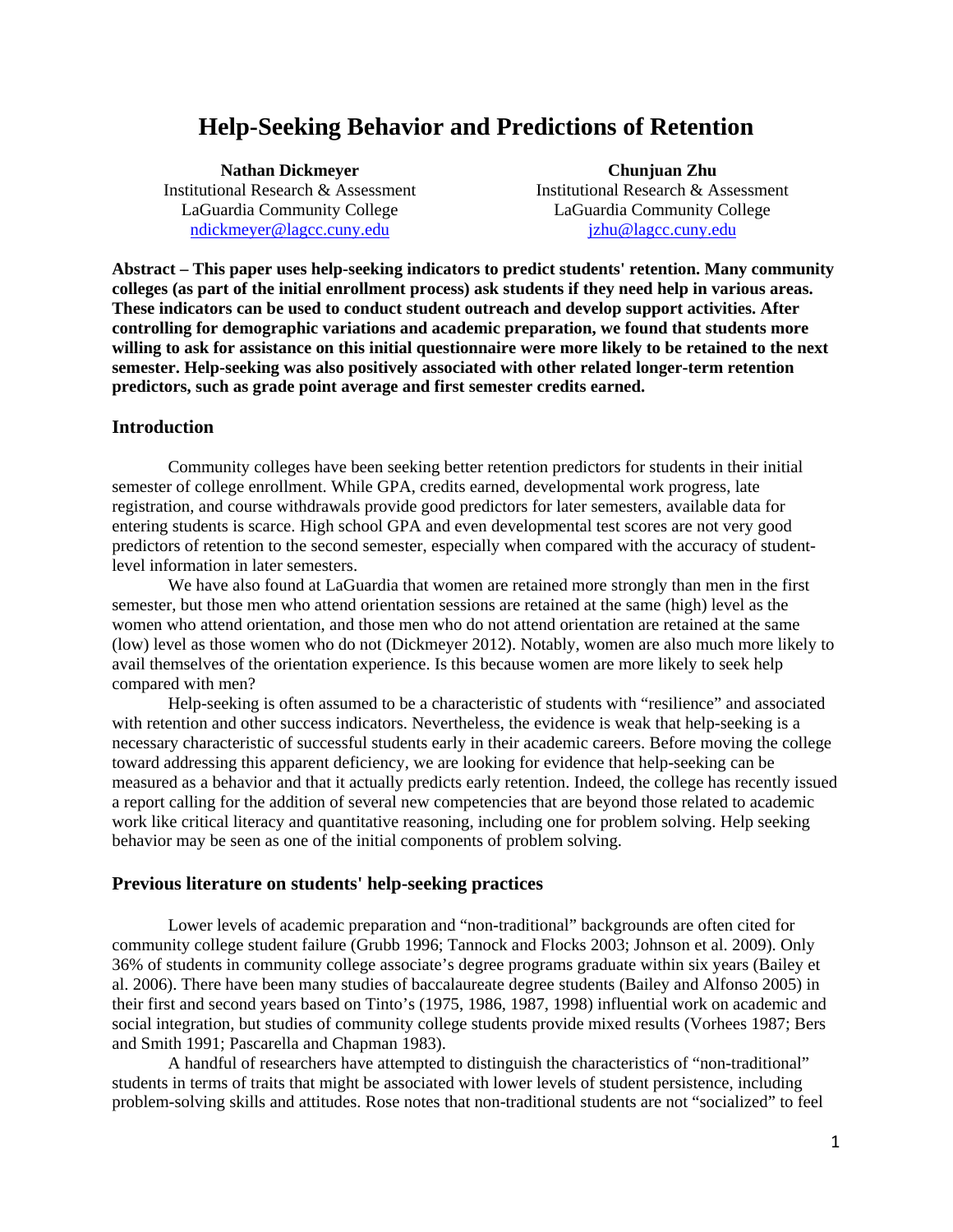comfortable seeking help (Rose 2012). Several authors have noted that help-seeking behaviors and social problem-solving skills are adaptive traits (Nelson-LeGall and Jones 1991) and critical elements of "college readiness" (Conley 2007; Roderick et al. 2009). Other authors have sought to relate help-seeking to the types of help being sought (Hargrove and Sedlacek 1995; DeRicco 1998) and achievement-related rather than a dependent behavior (Karabenick and Knapp 1991).

# **Research question and hypothesis**

This study explores whether help seeking behavior is associated with a greater rate of positive academic progress, in particular, increased retention and academic performance. Our research hypothesis is that students who seek help before admissions are more likely to be retained after one and two semesters, controlling for actual specific help needs and gender.

Although the college asks the 85% of entering students who are not math exempt whether they would like help in basic skills areas, the college has never used this information to provide extra assistance to these students. We believe that the college could refine these questions to identify students who have not learned the value of help-seeking, raise their competency in this area, and improve retention. The proposed research will be necessary, however, to move this decision forward.

# **Research Design**

Before entering the college, all students are evaluated for their academic preparation. Students who are not exempt from math (SAT scores are not required, but are used, if submitted, for exemption) must take a math placement test. Only 15% of entering students are exempted in this manner. The City University of New York (CUNY) System has added questions to this test for general background on students. Several of the questions ask whether students need help in various areas. Unfortunately, the CUNY System does not immediately make the results of this survey readily available to the system campuses. This has meant that the college was not able to use the results of these questions to offer help to students requesting it. While this is a process failure, it creates a natural experiment and a research opportunity, comparing the performance of students with different help-seeking patterns.

The basic question was: "Would you like help with any of the following items? (Y=yes, M=Maybe, N=No)." From the list of support areas we chose five that would allow us to most easily control for actual need for help and that would not be universally answered one way: Health Problems, Learning English, Reading skills, Writing skills, and Personal concerns. We eliminated some questions because the audience was too limited, like help with day care and veterans' benefits. On the other hand, we also eliminated help with math because students universally said yes to this question.

# **Sample**

 This study uses data from three semesters of new student test information (Fall 2010, Spring 2011 and Fall 2011). Matching surveys to student records produced data for 4,086 students, 55% of whom were women, resembling the college's new student gender distribution of those semesters.

#### **Analysis procedures**

In the first stage of this analysis we grouped students into help seeking and not-help seeking and looked to see how well this split predicted first semester retention. In order to have reasonably-sized comparison groups, we defined help-seeking (actually, just "more help-seeking") as those who requested help (answered "Yes") to three or more of these questions. Not-help-seeking answered "Yes" to fewer than three. We found we could improve the ability of our help-seeking variable to predict retention and the other success indicators by also controlling for gender and degree of academic help required. We also examined the relationship between help-seeking and other indicators of success, including GPA, number of credits earned and retention to the following semesters.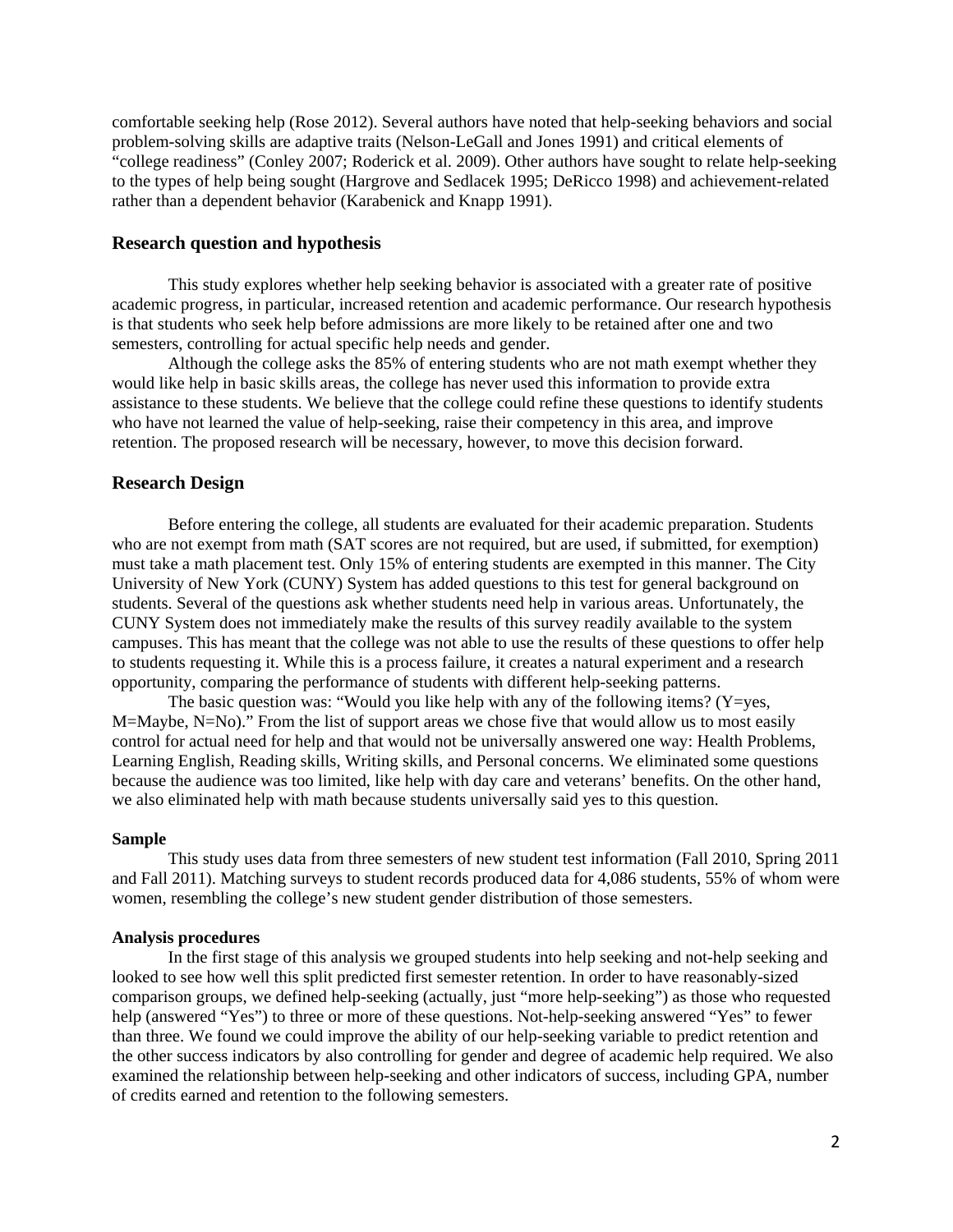Following that analysis, we used stepwise logistic regression to examine the ability of the continuous help-seeking variable (now measured as the number of "Yes" answers to the five areas of possible help in the survey) in combination with other variables to predict first year retention and the other indicators of success. The other independent variables included admission status (first-time=2, transfer=3), gender, number of areas requiring remediation (1 through 3), whether the student attended an orientation session or not, and whether the student signed up for the New Student Seminar in their first semester. In addition, we used stepwise linear regression to examine students' longitudinal outcomes in terms of equated credits earned and GPA.

We believed that all the additional variables were in some way indicators of help-seeking behavior, and initially tested the covariance of these variables. Stepwise regression allowed us to control for the effects of these variables on our survey-based help-seeking variable. All these variables are available before the start of our new students' first semester, giving us the potential of predicting retention and success.

### **Population distribution**

Since the questions asked about academic help, we used test results to stratify the data. Students may be required to take developmental courses in reading, writing/ESL, or math. The second stratification variable was the number of developmental areas required from the tests. The score ranged from 0 to 3. In order to understand behavior better, we did not use regression, but studied each of the stratified levels. The resulting population distribution is shown in Table 1. Thirty-four students had missing test scores and were not included in the study.

|               | Number of                               | <b>Not-Help-Seeking:</b><br><b>Answered Yes to 2</b> | <b>Help-Seeking:</b><br><b>Answered Yes to 3</b> |       |
|---------------|-----------------------------------------|------------------------------------------------------|--------------------------------------------------|-------|
| Gender        | Develop-mental<br><b>Courses Needed</b> | or Fewer Questions                                   | or More Questions                                | Total |
| <b>Female</b> | 0                                       | 284                                                  | 97                                               | 381   |
| <b>Female</b> | 1                                       | 766                                                  | 214                                              | 980   |
| <b>Female</b> | $\boldsymbol{2}$                        | 319                                                  | 217                                              | 536   |
| <b>Female</b> | 3                                       | 193                                                  | 156                                              | 349   |
| <b>Female</b> | <b>Total</b>                            | 1,562                                                | 684                                              | 2,246 |
| <b>Male</b>   | $\bf{0}$                                | 270                                                  | 82                                               | 352   |
| Male          | 1                                       | 628                                                  | 148                                              | 776   |
| Male          | 2                                       | 283                                                  | 188                                              | 471   |
| <b>Male</b>   | 3                                       | 141                                                  | 100                                              | 241   |
| <b>Male</b>   | Total                                   | 1,322                                                | 518                                              | 1,840 |
| <b>Total</b>  | <b>Total</b>                            | 2,884                                                | 1,202                                            | 4,086 |

**Population Distribution among Developmental Need Categories** 

**Table 1** 

29% of the students fell into the help-seeking category.

### **Analysis**

We then used the LaGuardia data warehouse to build queries to determine whether help-seeking students of the same gender and level of developmental skills did better on retention and retention predictor variables at the end of their respective first semesters than not-help seeking students.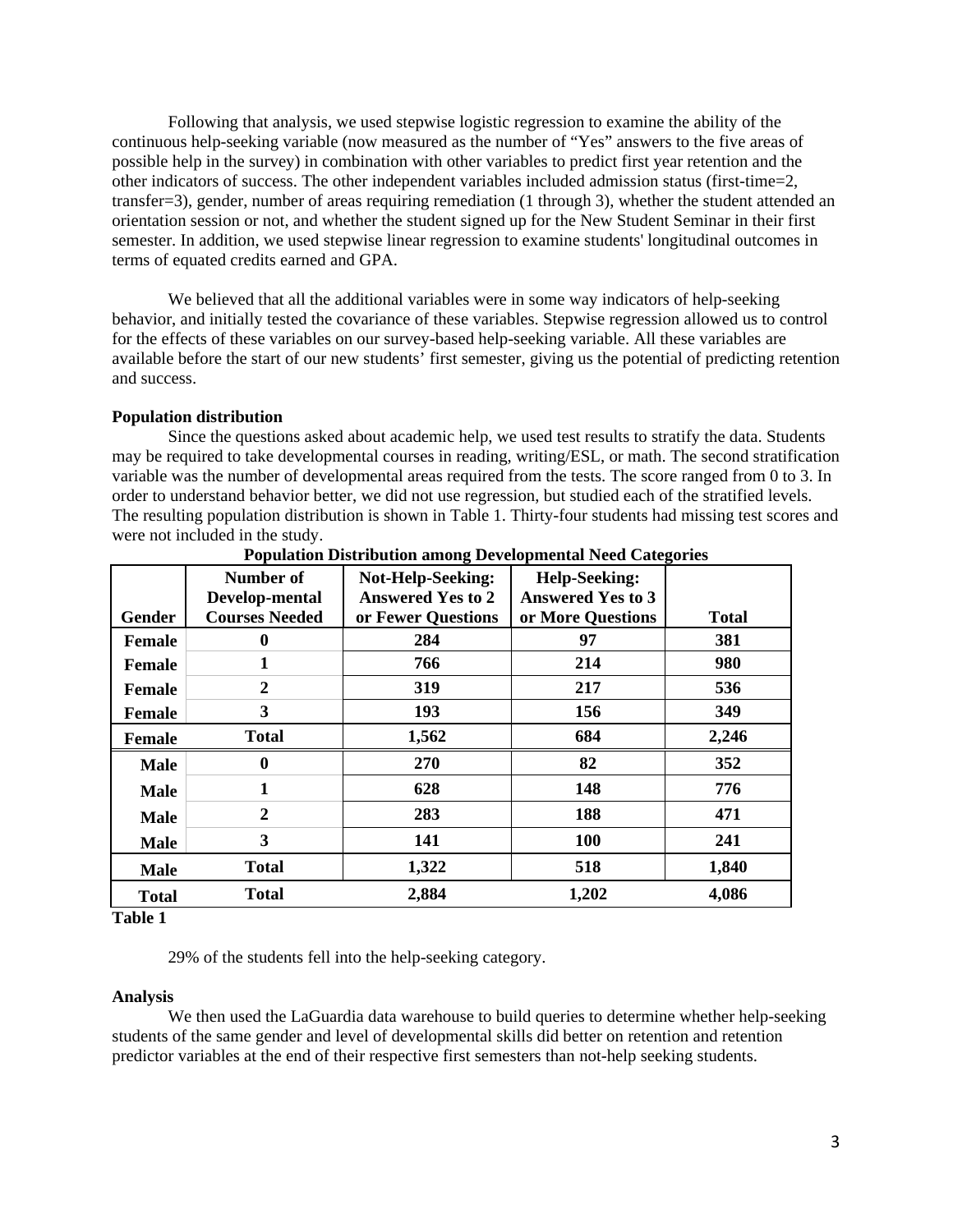| <b>Average Equated Credits Earned in the First Semester</b> |                                               |                                                      |                                                  |                   |                   |  |  |
|-------------------------------------------------------------|-----------------------------------------------|------------------------------------------------------|--------------------------------------------------|-------------------|-------------------|--|--|
|                                                             | Number of                                     | <b>Not-Help-Seeking:</b><br><b>Answered Yes to 2</b> | <b>Help-Seeking:</b><br><b>Answered Yes to 3</b> |                   |                   |  |  |
| Gender                                                      | <b>Developmental</b><br><b>Courses Needed</b> | or Fewer Questions                                   | or More Questions                                | <b>Difference</b> | Signifi-<br>cance |  |  |
| <b>Female</b>                                               | 0                                             | 10.7                                                 | 11.9                                             | 1.2               |                   |  |  |
| <b>Female</b>                                               |                                               | <b>11.0</b>                                          | 12.5                                             | 1.5               | $\ast$            |  |  |
| <b>Female</b>                                               | 2                                             | 10.6                                                 | <b>14.1</b>                                      | 3.5               | $\ast$            |  |  |
| Female                                                      | 3                                             | 10.9                                                 | 13.3                                             | 2.4               | $\ast$            |  |  |
|                                                             |                                               |                                                      |                                                  |                   |                   |  |  |
| <b>Male</b>                                                 | 0                                             | 11.2                                                 | 12.7                                             | 1.5               |                   |  |  |
| <b>Male</b>                                                 |                                               | <b>10.0</b>                                          | 12.4                                             | 2.4               | $\mathbf{x}$      |  |  |
| <b>Male</b>                                                 | 2                                             | 9.4                                                  | 12.1                                             | 2.7               | $\ast$            |  |  |
| <b>Male</b>                                                 | 3                                             | 9.0                                                  | 12.6                                             | 3.6               | $\ast$            |  |  |

As noted above, we examined: 1) Average equated credits earned (equated credits include developmental course credits); 2) Grade point average (GPA); 3) Semester-to-semester retention; and 4) One-year retention.

#### **Table 2**

**Table 2** \* Significant at .05 (Student's T-test)

In Table 2 we see that at all developmental need levels for both genders help seeking students earned more equated credits in their first semester. The highest differentiation seems to be for those who require the most remediation. Those with greater developmental needs who seek help earn approximately one three-credit course more in the first semester than not-help-seeking students.

| <b>First Semester Grade Point Average</b> |                       |                          |                          |                   |          |  |  |
|-------------------------------------------|-----------------------|--------------------------|--------------------------|-------------------|----------|--|--|
|                                           | Number of             |                          |                          |                   |          |  |  |
|                                           | <b>Developmental</b>  | <b>Answered Yes to 2</b> | <b>Answered Yes to 3</b> |                   | Signifi- |  |  |
| Gender                                    | <b>Courses Needed</b> | or Fewer Questions       | or More Questions        | <b>Difference</b> | cance    |  |  |
| <b>Female</b>                             | O                     | 2.96                     | 3.15                     | 0.19              |          |  |  |
| <b>Female</b>                             |                       | 2.73                     | 3.06                     | 0.33              |          |  |  |
| Female                                    | 2                     | 2.67                     | 3.24                     | 0.57              |          |  |  |
| Female                                    | 3                     | 2.75                     | 2.90                     | 0.15              |          |  |  |
|                                           |                       |                          |                          |                   |          |  |  |
| <b>Male</b>                               | 0                     | 2.85                     | 2.89                     | 0.04              |          |  |  |
| <b>Male</b>                               |                       | 2.48                     | 2.91                     | 0.43              | $\ast$   |  |  |
| <b>Male</b>                               | 2                     | 2.48                     | 2.84                     | 0.36              |          |  |  |
| <b>Male</b>                               | 3                     | 2.30                     | 2.98                     | 0.68              |          |  |  |

### Table 3

**Table 3** \* Significant at .05 (Student's T-test)

In Table 3 we see that help-seeking somewhat predicts grade point average for the first semester. For males, in the category of needing no developmental courses, however, help seeking predicted only a very small GPA improvement. GPA appears to have too much variance to easily detect significant differences.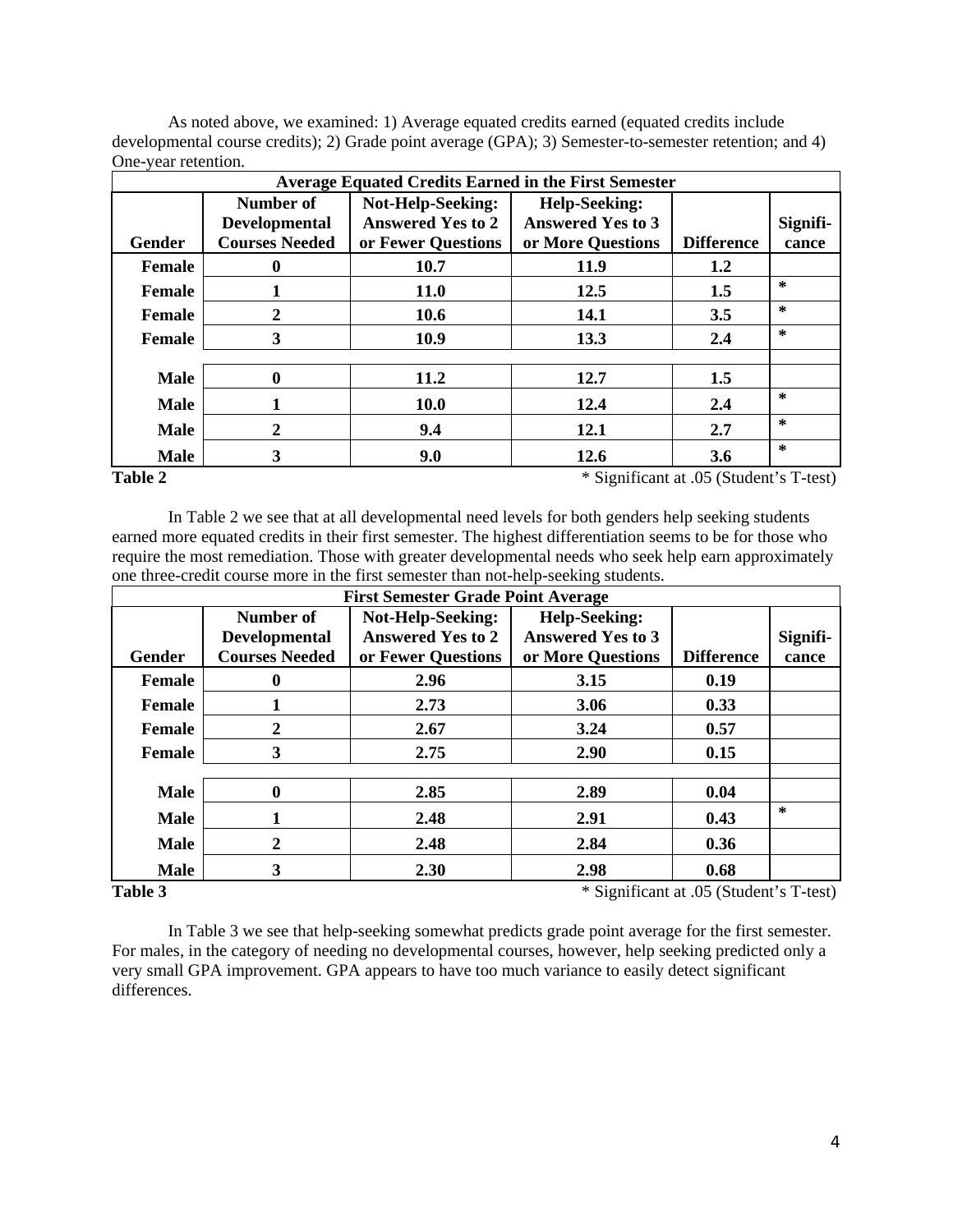| <b>Semester-to-Semester Retention Rate</b> |                                                               |                          |                          |                   |          |  |  |
|--------------------------------------------|---------------------------------------------------------------|--------------------------|--------------------------|-------------------|----------|--|--|
|                                            | <b>Help-Seeking:</b><br>Number of<br><b>Not-Help-Seeking:</b> |                          |                          |                   |          |  |  |
|                                            | <b>Developmental</b>                                          | <b>Answered Yes to 2</b> | <b>Answered Yes to 3</b> |                   | Signifi- |  |  |
| Gender                                     | <b>Courses Needed</b>                                         | or Fewer Questions       | or More Questions        | <b>Difference</b> | cance    |  |  |
| <b>Female</b>                              | 0                                                             | 80%                      | 91%                      | 11 ppts           |          |  |  |
| Female                                     |                                                               | 79%                      | 85%                      | 6 ppts            |          |  |  |
| <b>Female</b>                              | 2                                                             | 76%                      | 87%                      | 11 ppts           | $\ast$   |  |  |
| <b>Female</b>                              | 3                                                             | 76%                      | 84%                      | 8 ppts            |          |  |  |
|                                            |                                                               |                          |                          |                   |          |  |  |
| <b>Male</b>                                | $\bf{0}$                                                      | 79%                      | 84%                      | 5 ppts            |          |  |  |
| <b>Male</b>                                |                                                               | 75%                      | 82%                      | 7 ppts            |          |  |  |
| <b>Male</b>                                | 2                                                             | 68%                      | 80%                      | 12 ppts           | $\ast$   |  |  |
| <b>Male</b>                                | 3                                                             | 62%                      | 74%                      | 12 ppts           | $\ast$   |  |  |

### Table 4

**Table 4** \* Significant at .05 (Chi-square test)

Within the stratification categories, the difference between help-seekers and not-help -seekers ranged from five to twelve percentage points. Combining the information we have 16 categories of students where the average retention rates ranged from 61.7% for males needing all three developmental subjects and who were not help-seeking to 90.7% for females with no developmental requirements who were help seeking. Significance testing is encouraging, however, only for males with higher developmental needs.

| <b>One-Year Retention Rate</b> |                       |                          |                          |                   |         |  |  |
|--------------------------------|-----------------------|--------------------------|--------------------------|-------------------|---------|--|--|
|                                | Number of             | Not-Help-Seeking:        | <b>Help-Seeking:</b>     |                   |         |  |  |
|                                | <b>Developmental</b>  | <b>Answered Yes to 2</b> | <b>Answered Yes to 3</b> |                   | Signifi |  |  |
| Gender                         | <b>Courses Needed</b> | or Fewer Questions       | or More Questions        | <b>Difference</b> | -cance  |  |  |
| <b>Female</b>                  | 0                     | 76%                      | 85%                      | 9 ppts.           |         |  |  |
| <b>Female</b>                  |                       | 75%                      | 83%                      | 8 ppts.           | $\ast$  |  |  |
| <b>Female</b>                  | $\overline{2}$        | 69%                      | 79%                      | 10 ppts.          | $\ast$  |  |  |
| Female                         | 3                     | 67%                      | 74%                      | 7 ppts.           |         |  |  |
|                                |                       |                          |                          |                   |         |  |  |
| <b>Male</b>                    | $\mathbf{0}$          | 74%                      | 79%                      | 5 ppts.           |         |  |  |
| <b>Male</b>                    |                       | 70%                      | 79%                      | 9 ppts.           | $\ast$  |  |  |
| <b>Male</b>                    | 2                     | 63%                      | 74%                      | 11 ppts.          | $\ast$  |  |  |
| <b>Male</b>                    | 3                     | 55%                      | 65%                      | 10 ppts.          |         |  |  |

# Table 5

**Table 5** \* Significant at .05 (Chi-square test)

Table 5 shows that help seeking also predicts one-year retention levels for the stratification levels. There is a 30 percentage point difference between not-help -seeking males with three areas of developmental need compared to help-seeking females with no developmental needs.

Orientation sessions are highly recommended to students, but voluntary. New Student Seminar is required, but a large number of students figure out how to avoid the non-credit course, especially in their first semester (where it is designed to do the most good). A subset of the group of students who were designated help-seeking, 442, also attended the pre-first-semester orientation. We matched orientation sign-up sheets to the data in our warehouse. We call these students "double help-seeking." The stratified retention results for these students are shown below.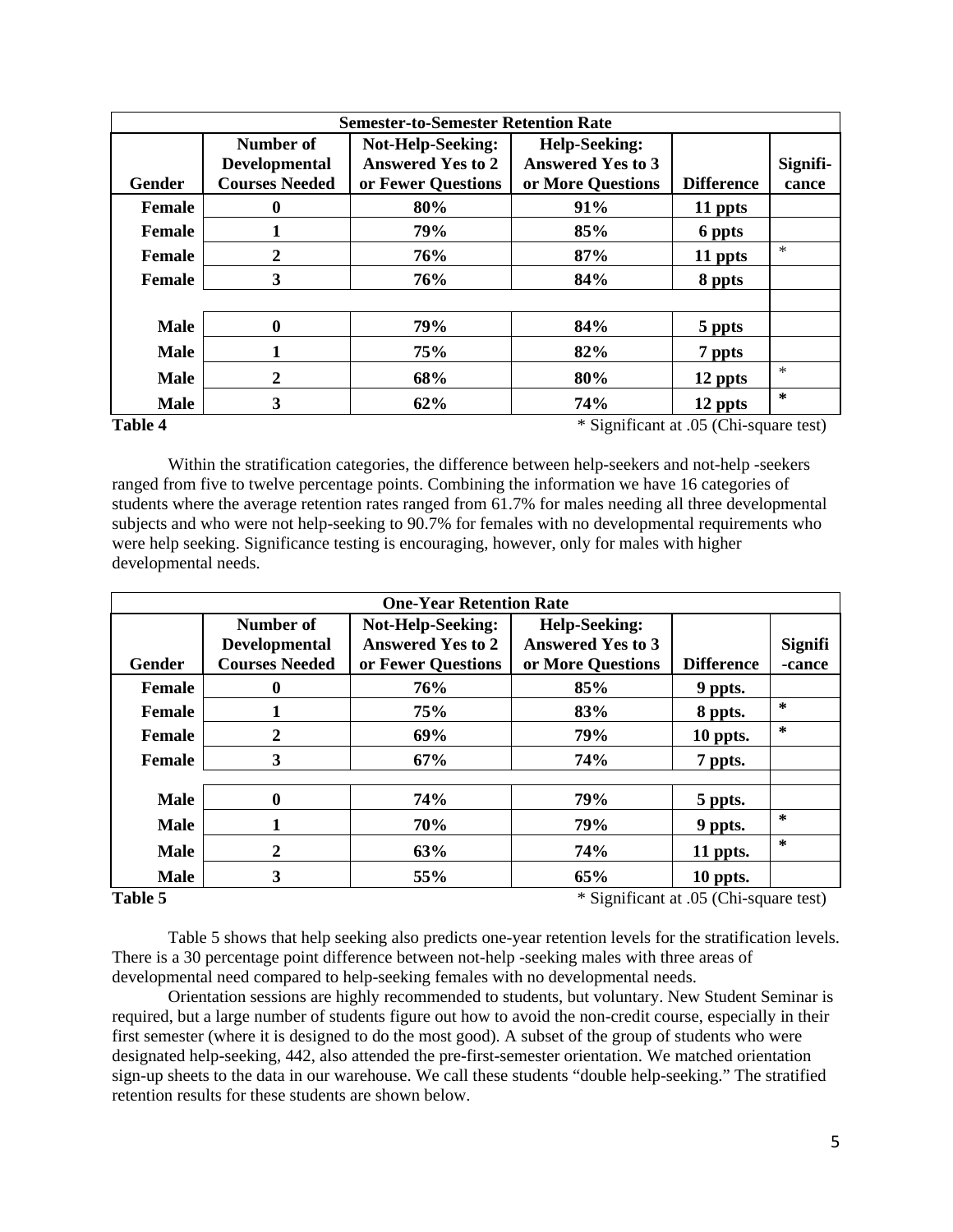|               |                       | <b>Double Help Seeking</b> |                  |
|---------------|-----------------------|----------------------------|------------------|
|               | Number of             | Semester-                  |                  |
|               | <b>Developmental</b>  | to-Semester                | <b>One-Year</b>  |
| <b>Gender</b> | <b>Courses Needed</b> | <b>Retention</b>           | <b>Retention</b> |
| <b>Female</b> | 0                     | 94%                        | 89%              |
| <b>Female</b> | 1                     | 89%                        | 87%              |
| <b>Female</b> | $\mathbf{2}$          | 88%                        | 83%              |
| <b>Female</b> | 3                     | 86%                        | 78%              |
| <b>Male</b>   | $\bf{0}$              | 82%                        | 82%              |
| <b>Male</b>   | 1                     | 85%                        | 81%              |
| <b>Male</b>   | $\mathbf{2}$          | 86%                        | 83%              |
| <b>Male</b>   | 3                     | 78%                        | 74%              |
| Table 6       |                       |                            |                  |

Table 6 can be compared against Tables 4 and 5, the columns for Help Seeking. For example, one-year retention for help-seeking females with no remediation needs goes from 85% to 89% when we include only those who attended orientation. Clearly the more information we can obtain on help-seeking, the more we know about the probability of retaining a student in their first year.

# **Regression**

In order to better understand the relationship among the variables described above, we used stepwise logistic regression to develop formulas to predict the probability of retention to the next semester and next year, and we used stepwise linear regression to predict the first semester grade point average and credits earned. All results were encouraging in a statistical sense, but limited in apparent usefulness when used to administratively select students for possible interventions.

We will use the logistic regression for the probability of being retained to the second semester as an example. If the reader would like to examine the regression results for the other independent variables, please send us a note.

| Analysis of Maximum Likelihood Estimates--Predicting Return Next Semester (=1) |           |                 |        |          |          |  |  |
|--------------------------------------------------------------------------------|-----------|-----------------|--------|----------|----------|--|--|
|                                                                                | Wald Chi- |                 |        |          |          |  |  |
| <b>Parmeter</b>                                                                | DF        | <b>Estimate</b> | Error  | Square   | Pr>ChiSq |  |  |
| Intercept                                                                      | 1         | 1.5290          | 0.1484 | 106.1491 | < .0001  |  |  |
| Gender (1=F, 0=M)                                                              | 1         | 0.1729          | 0.0382 | 20.5279  | < .0001  |  |  |
| Age                                                                            |           | (0.0133)        | 0.0061 | 4.7554   | 0.0292   |  |  |
| Adm Status (2=1st time, 3=transfer)                                            |           | 0.2864          | 0.1015 | 7.9556   | 0.0048   |  |  |
| Total developmental subjects requires (0-3)                                    |           | (0.1672)        | 0.0421 | 15.8043  | < .0001  |  |  |
| Total requests for help (0-5)                                                  |           | 0.0137          | 0.0266 | 26.2899  | < .0001  |  |  |
| <b>Table 7</b>                                                                 |           |                 |        |          |          |  |  |

In Table 7 we can see that five variables were entered with confidence levels higher than 95%. Increased help-seeking (requesting help on more of the five questions) is associated with a higher probability of retention, when gender, age, admissions status, and the total number of developmental subjects required are controlled for. A Hosmer and Lemeshow Goodness-of-Fit Test gave a Chi-Square of only 15.4 with eight degrees of freedom and a Pr > ChiSq of 0.0524, indicating a lower level of curve fitting than might be useful to decision makers.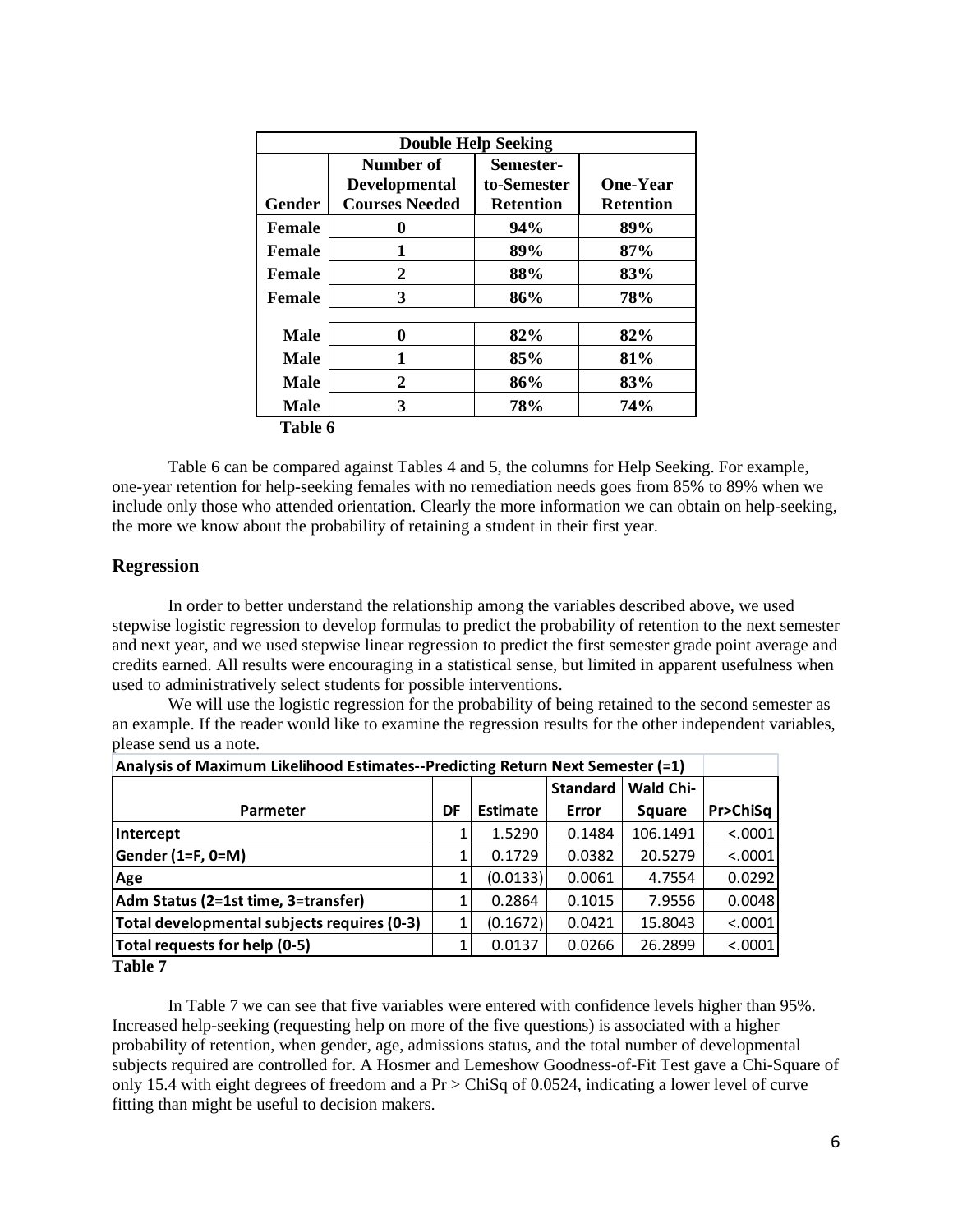As an example of the difficulty of attempting to use the formula to find students needing an intervention, we calculated the probability of retention for each student using the formula above and made an arbitrary split such that the number of false negatives equaled the number of false positives. Among the students in the study, 78% actually returned the next semester. The predicted probabilities of return ranged from 92% to 61%. After ordering the predicted probabilities, we split the students at the predicted return probability of 78.44%, such that the number predicted to return equaled the number who actually returned.

|              | Actual<br>Total | Predicted | Correct<br>Predictions | Number of Errors      | % Error |
|--------------|-----------------|-----------|------------------------|-----------------------|---------|
| Returned     | 3.187           | 3.187     | 2,546                  | 641 (false positives) | 20%     |
| Not returned | 899             | 899       | 258                    | 641 (false negatives) | 71%     |

# **Table 8**

Table 8 describes the result of splitting the students this way to predict post hoc the return of students used to build the formula. At this split point, 20.1% of our picks to return would have been incorrect, while 71.3% of our picks not to return would also have been wrong. Had we used this formula to find students in need of an intervention, we would have missed 641 students who we said would be retained, but who did not return, and we would have applied our intervention to another 641 who would not have needed it.

We also noted that when we used the continuous help-seeking variable gained from the questionnaire, the addition of information on whether students attended orientation and whether students signed up for New Student Seminar did not add significance to the prediction of the probability of dropping out.

### **Conclusion**

Gender, age, developmental needs, admissions status, and a measure of help-seeking behavior can be used to predict retention and retention-related variables like the number of credits accumulated in the first semester and first semester grade point average. Nevertheless, the combined variables at this level would still miss large numbers of students who drop out. Even using stepwise logistic regression, the college's ability to predict enrollment in the next semester appears to be an insufficient basis for targeting interventions.

Students drop out because of many forces and pressures. An inability to solve problems, especially an ability to seek help, appears to be one of those factors. Nevertheless, many students with measurable helpseeking skills appear to be dropping out. Besides improving our ability to measure students' problemsolving skills, we also need to understand external pressures on students better. Certainly, some problems are more intractable than others.

In the end, community colleges should be more sensitive to students' problem solving skills, through assessing these skills better and working to improve them.

# **References**

Bailey, T., & Alfonso, M. (2005). Paths to persistence: An analysis of research on program effectiveness at community colleges. Lumina Foundation for Education's New Agenda Series, 6(1).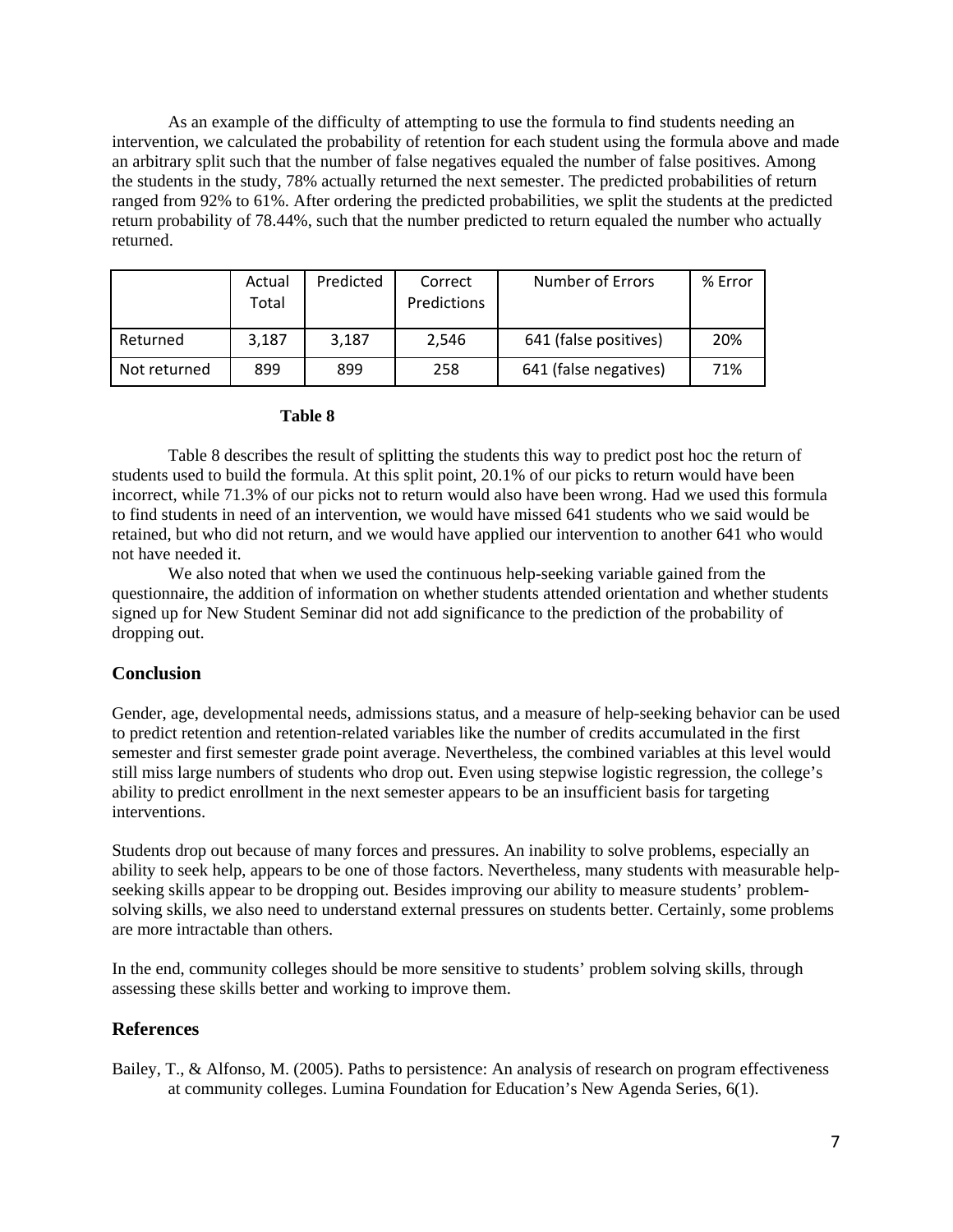- Bailey, T., Calcagno, J., Jenkins, D., Leinbach, D., & Kienzl G. (2006). Is Student-Right-to-Know all you should know? An analysis of community college graduation rates. *Research in Higher Education, 47*(5), 491-519.
- Bers, T. H., & Smith, K. E. (1991). Persistence of community college students: The influence of student intent and academic and social integration. *Research in Higher Education, 32(2),* 529-556.
- Conley, D. T. (2007). *Redefining college readiness, Volume 3.* Eugene, OR: Educational Policy Improvement Center.
- De Ricco, B.S.F. (1998). *Help-seeking behaviors of community-technical college students.* Unpublished doctoral dissertation. University of Connecticut.
- Dickmeyer, N. (2012). Return Rates for Students Attending Orientation Sessions, Fall 2011. (LaGuardia Community College. Institutional Research & Assessment report).
- Grubb, W. N. (1996). Working in the middle. Strengthening education and training for the mid-skilled laborforce. San Francisco: Jossey-Bass.
- Hargrove, B., & Sedlacek, W. (1995). Counseling Interests among Entering Black University Students Over a Ten Year Period. Research Report (University of Maryland at College Park. Counseling Center); 95-6.
- Johnson, J., Rochkind, J., Ott, A. N., & DuPoint, S. (2009). With their whole lives ahead of them: Myths and realities about why so many students fail to finish college. A public agenda report for the Bill & Melinda Gates Foundation. New York: Public Agenda.
- Karabenick, Stuart A., & Knapp, John R. (1991) Relationship of academic help seeking to the use of learning strategies and other instrumental achievement behavior in college students. *Journal of Educational Psychology*, 83(2), 221-230.
- Nelson-LeGall, S., & Jones, E. (1991). Classroom help-seeking behaviors of African-American children. *Education and Urban Society, 24*(1), 27-40.
- Tinto's Model of College Withdrawal. American Educational Research Journal, *20*, 87-102. Pascarella, E.T. & Chapman, D. W. (1983) A Multiinstitutional, Path Analytic Validation of
- Roderick, M., Nagaoka, J., & Coca, V. (2009). College readiness for all: The challenge for urban high schools. *The Future of Children,* 19(1), 185-210.
- Rose, M. (2012). *Back to School: Why Everyone Deserves a Second Chance at Education.* New York: The New Press.
- Tannock, S., & Flocks, S. (2003). "I know what it's like to struggle": The working lives of young students in an urban community college. *Labor Studies Journal, 28*(1), 1-30.
- Tinto, V. (1975). Dropout from higher education: A theoretical synthesis of recent research. *Review of Educational Research, 45*(1), 89-125.
- Tinto, V. (1986) Theories of student departure revisited. In J. C. Smart (Ed.), *Higher Education: A Handbook of Theory and Research* Vol. 12, 107-164. New York: Agathon Press.